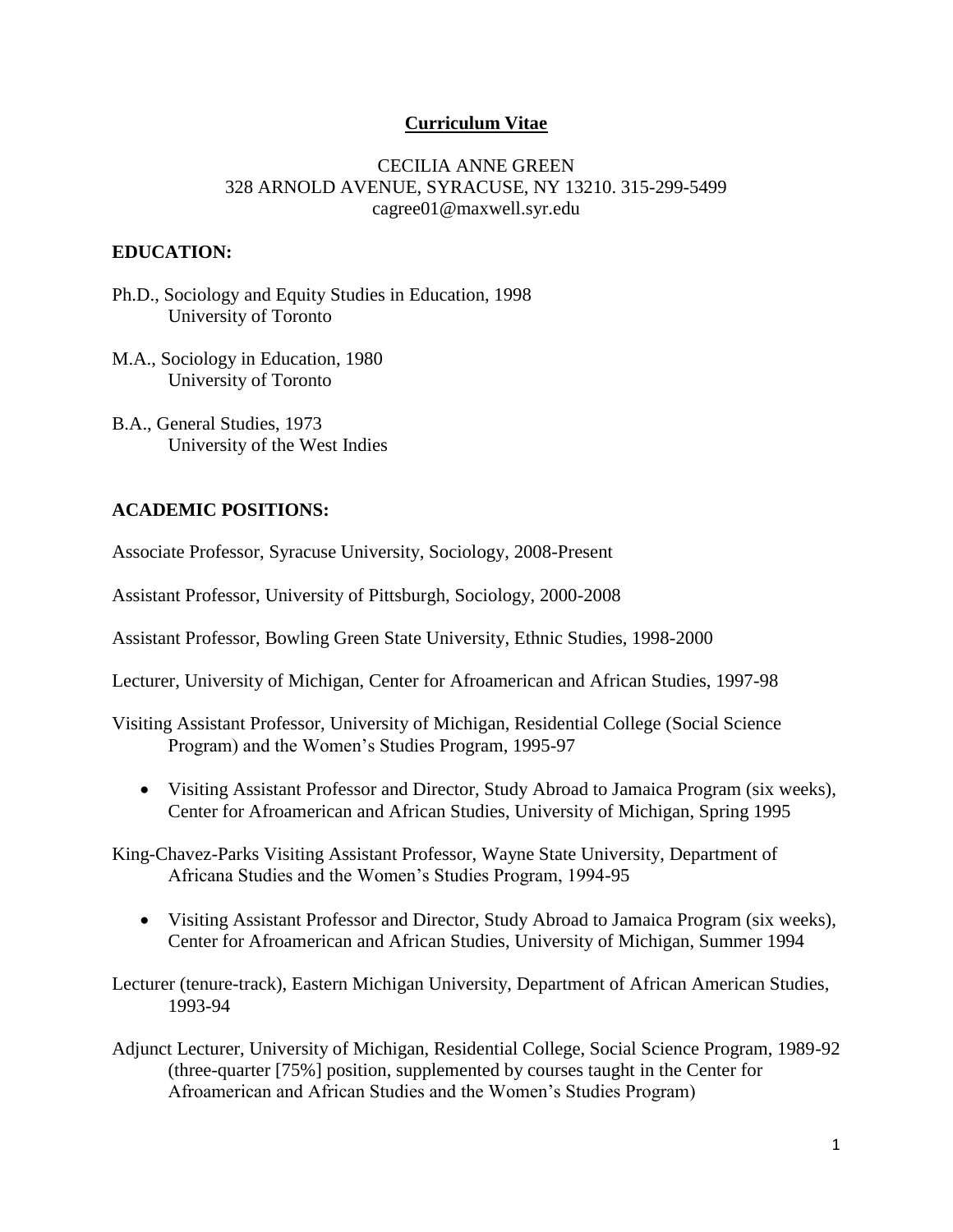### **CURRENT & RECENT PROJECTS:**

- Disciplining 'Bajans': Gender, Labor and the Penal System in Barbados, 1870-1930
- Caribbean Intersectionalities: Race, Class, and Gender in Anglophone Caribbean History
- The New Chinese Presence in the (Eastern) Caribbean
- Member, Labor Studies Working Group, Program for the Advancement of Research on Conflict and Collaboration (PARCC), Syracuse University

# **COURSES TAUGHT:**

| <b>Syracuse University:</b> |                                            |
|-----------------------------|--------------------------------------------|
| <b>SOC</b> 102              | Social Problems                            |
| SOC/WGS 248                 | Ethnic Inequality and Intergroup Relations |
| <b>SOC 300</b>              | Gender, Race, and Class in the Caribbean   |
| SOC 406                     | Sociological Theory                        |
| SOC/WGS 433                 | Race, Class, and Gender                    |
| <b>SOC 880</b>              | Globalization and Postcolonialism          |
|                             |                                            |

# **PUBLICATIONS:**

## **Peer-reviewed Articles**

- and Yan Liu (co-author), "A 'Transnational Middleman Minority' in the Eastern Caribbean? Constructing a Historical and Contemporary Framework of Analysis." *Social and Economic Studies*, 66:3-4 (2017), 1-31.
- "A Historical and Comparative Survey of the Chinese Presence in the Latin American and Caribbean Region, with a focus on the Anglophone Caribbean." *Journal of Chinese Overseas*, 13:2 (2017), 205-242.
- "The 1938-39 Moyne Commission in Barbados: Investigating the Status of Children." *Atlantic Studies: Global Currents*, 11:4 (2014), 515-535.
- "Outbound China and the Global South: New Entrepreneurial Immigrants in the Eastern Caribbean." *IDEAZ* journal, Special Issue: From Unipolar to Multipolar: The Remaking of Global Hegemony, Vols. 10-12 (2012-2014), 24-44.
- "'To the Scandal of the Public': Sexual Misconduct and Clashing Patriarchies in 1930s Dominica, British West Indies." *Journal of Caribbean History*, 47:1 (2013), 73-109.
- "Local Geographies of Crime and Punishment in a Plantation Colony: Gender and Incarceration in Barbados, 1878-1928." *New West Indian Guide/Nieuwe West-Indische Gids*, 86:3 & 4 (2012), 263-290.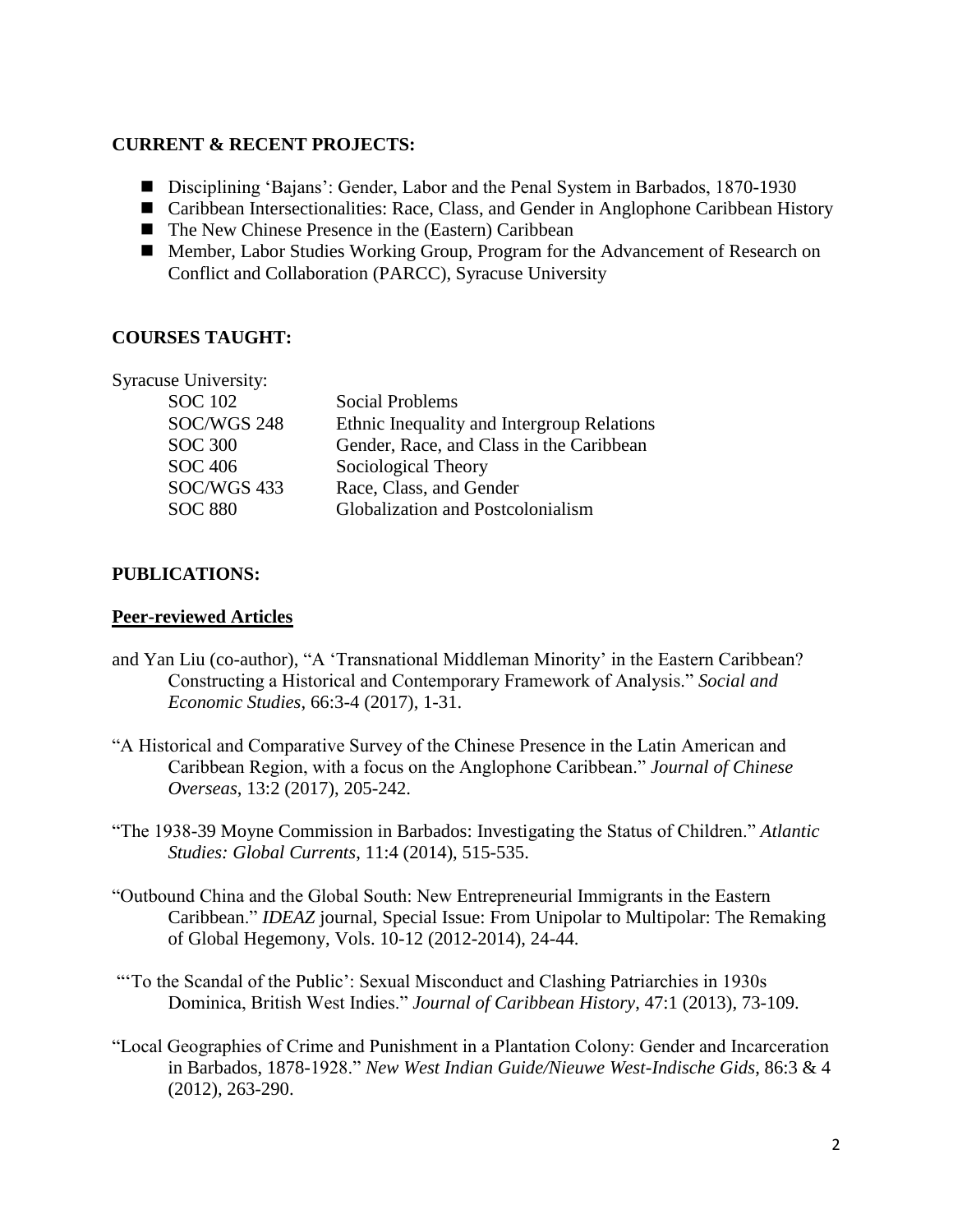- "The Abandoned Lower Class of Females': Class, Gender and Penal Discipline in Barbados, 1875-1929." *Comparative Studies in Society and History*, 53:1 (January 2011), 144-179.
- "Disciplining Boys: Labor, Gender, Generation and the Penal System in Barbados, 1880-1930." *Journal of the History of Childhood and Youth*, 3:3 (Fall 2010), 366-390.
- "Between the Devil and the Deep Blue Sea: Mercantilism and Free Trade." *Race & Class*, 49:2 (October 2007), 41-56.
- ""A Civil Inconvenience"? The Vexed Question of Slave Marriage in the British West Indies." *Law and History Review*, 25:1 (Spring 2007), 1-59.
- "Between Respectability and Self-Respect: Framing Afro-Caribbean Women's Labor History," *Social and Economic Studies*, 55:3 (September 2006), 1-31.
- "Hierarchies of Whiteness in the Geographies of Empire: Thomas Thistlewood and the Barretts of Jamaica." *New West Indian Guide/Nieuwe West-Indische Gids*, 80:1 & 2 (2006), 5-43.
- "A Recalcitrant Plantation Colony: Dominica, 1880-1946." *New West Indian Guide/Nieuwe West-Indische Gids*, 73:3 & 4 (1999), 43-71.
- "The Asian Connection: The U.S.-Caribbean Apparel Circuit and the Evolution of a New Model of Industrial Relations." *Latin American Research Review*, 33:3 (Fall 1998), 7-47.
- "Gender, Race and Class in the Social Economy of the English-Speaking Caribbean." *Social and Economic Studies*, 44:2 & 3 (June/September 1995), 65-102.
- "Export-processing Industry and the New Peripheralization of the Commonwealth Caribbean." *21st Century Policy Review*, 2:4 (Spring/Summer 1995), 51-91.
- "Advanced Capitalist Hegemony and the Significance of Gramsci's Insights: A Restatement." *Social and Economic Studies*, 42:2 & 3 (June/September 1993), 175-207.

#### **Book Chapters**

- "The 1938-39 Moyne Commission in Barbados: Investigating the Status of Children." In *Atlantic Childhoods in Global Contexts*, ed. by Audra A. Diptee and David V. Trotman (Routledge, 2016). Reprint.
- "The New Chinese Presence in the Caribbean: Towards a Global Understanding." In *Beyond Free Trade: Alternative Approaches to Trade, Politics, and Power*, ed. by Kate Ervine and Gavin Fridell (Palgrave Macmillan Publishers, 2015), 97-115.
- "Unspeakable Worlds and Muffled Voices: Thomas Thistlewood as Agent and Medium of Eighteenth-Century Jamaican Society." In *Culture, Politics, Race and Diaspora: The*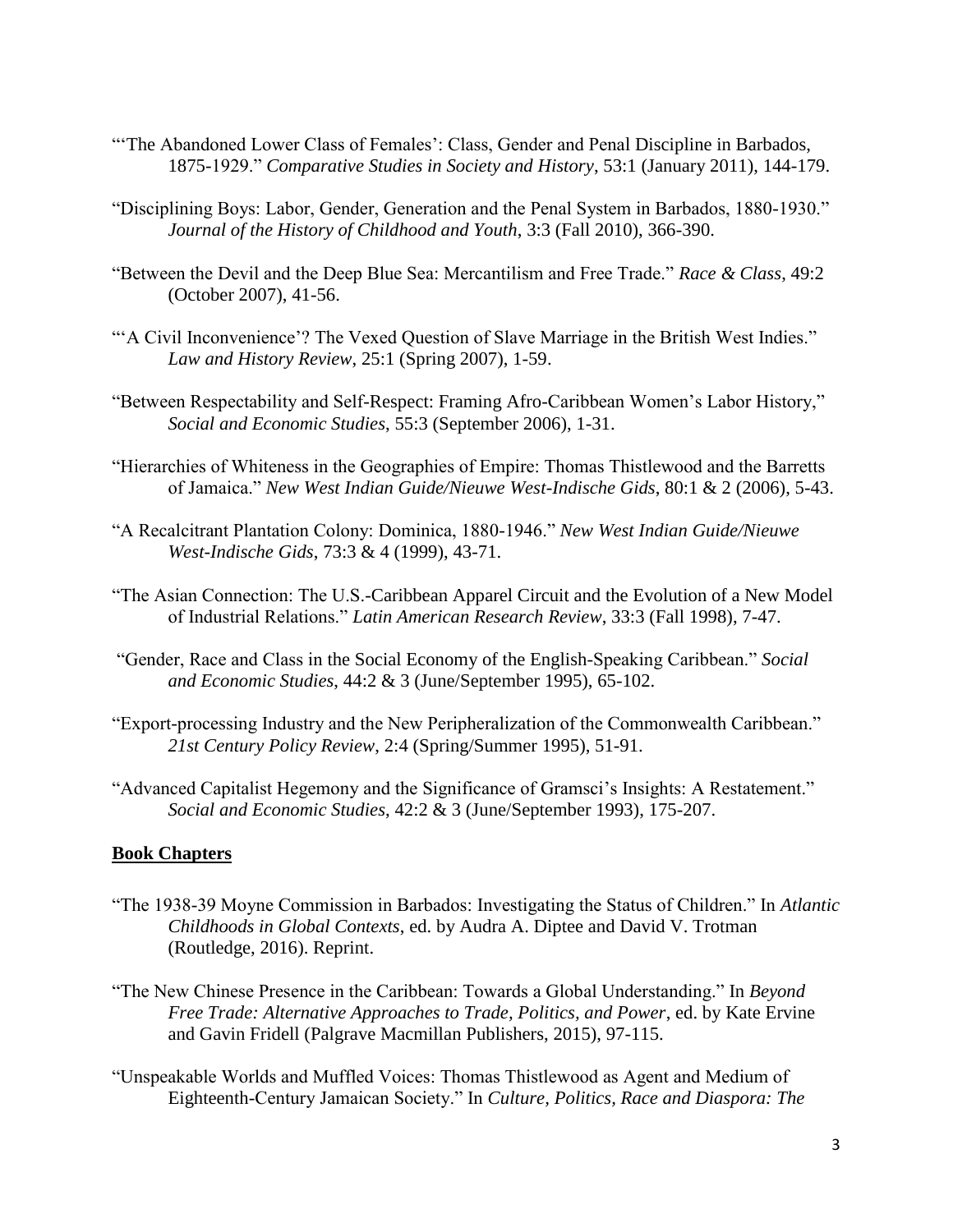*Thought of Stuart Hall*, ed. by Brian Meeks (Kingston, Jamaica: Ian Randle; London: Lawrence & Wishart, 2007), 151-184.

- "Caribbean Dependency Theory of the 1970s Revisited: A Historical-Materialist-Feminist Revision." In *New Caribbean Thought: A Reader*, ed. by Brian Meeks and Folke Lindahl (Kingston, Jamaica: University of the West Indies Press, 2001), 40-72.
- "At the Junction of the Global and the Local: Transnational Industry and Women Workers in the Caribbean." In *Human Rights, Labor Rights, and International Trade*, ed. by Lance Compa and Stephen Diamond (Philadelphia: University of Pennsylvania Press, 1996), 118-140.
- "Historical and Contemporary Restructuring and Women in Production in the Caribbean." In *The Caribbean in the Global Political Economy*, ed. by Hilbourne A. Watson (Boulder, Colorado: Lynne Rienner Publishers, 1994), 149-171.
- "Towards a 'Weapon of Theory' for Black and Working Class Women's Liberation -- Angela Davis' *Women, Race, and Class*." In *The Issue Is 'Ism: Women of Colour Speak Out*, ed. by Nila [Gupta](http://www.amazon.ca/s?_encoding=UTF8&search-alias=books-ca&field-author=Nila%20Gupta) and [Makeda Silvera](http://www.amazon.ca/s?_encoding=UTF8&search-alias=books-ca&field-author=Makeda%20Silvera) (Toronto: Sister Vision Press, 1989), 33-45. Reprint. Also re-printed as "Thinking through Angela Davis' *Women, Race, and Class*." In *Returning the Gaze*, ed. by Himani Bannerji (Toronto: Sister Vision Press, 1993).
- "Marxist-Feminism and Third World Liberation," in *Fireworks: The Best of Fireweed*, ed. by Makeda Silvera (Toronto: The Women's Press, 1986). Reprint

# **Books & Monographs**

*The World Market Factory: A Study of Enclave Industrialization in the Eastern Caribbean and its Impact on Women Workers* (St. Vincent & the Grenadines: CARIPEDA, 1990). Monograph based on NGO research report.

#### **Articles in Non-refereed Journals**

- "Marx's Presence in my Intellectual World: Historical Subjects Lost & Found." *Against The Current*, Vol. 33, No. 4 (Sept./Oct. 2018): 14-16.
- "Historical Roots of Modern Caribbean Politics: Rebellion in the 1930s." *Against The Current*, Vol. 12, No. 4 (Sept./Oct. 1997): 34-38.
- "Gender and Re/production in British West Indian Slave Societies." *Against The Current*, Vol. VII, (Part 1) No. 4 (Sept./Oct. 1992): 31-38; (Part 2) No. 5 (Nov./Dec. 1992): 26-31; (Part 3) No. 6 (Jan./Feb. 1993): 29-36.
- "Marxist-Feminism and Third World Liberation." *Fireweed: A Feminist Quarterly of Writing, Politics, Art & Culture*, Issue 20 (Spring 1985), 55-68.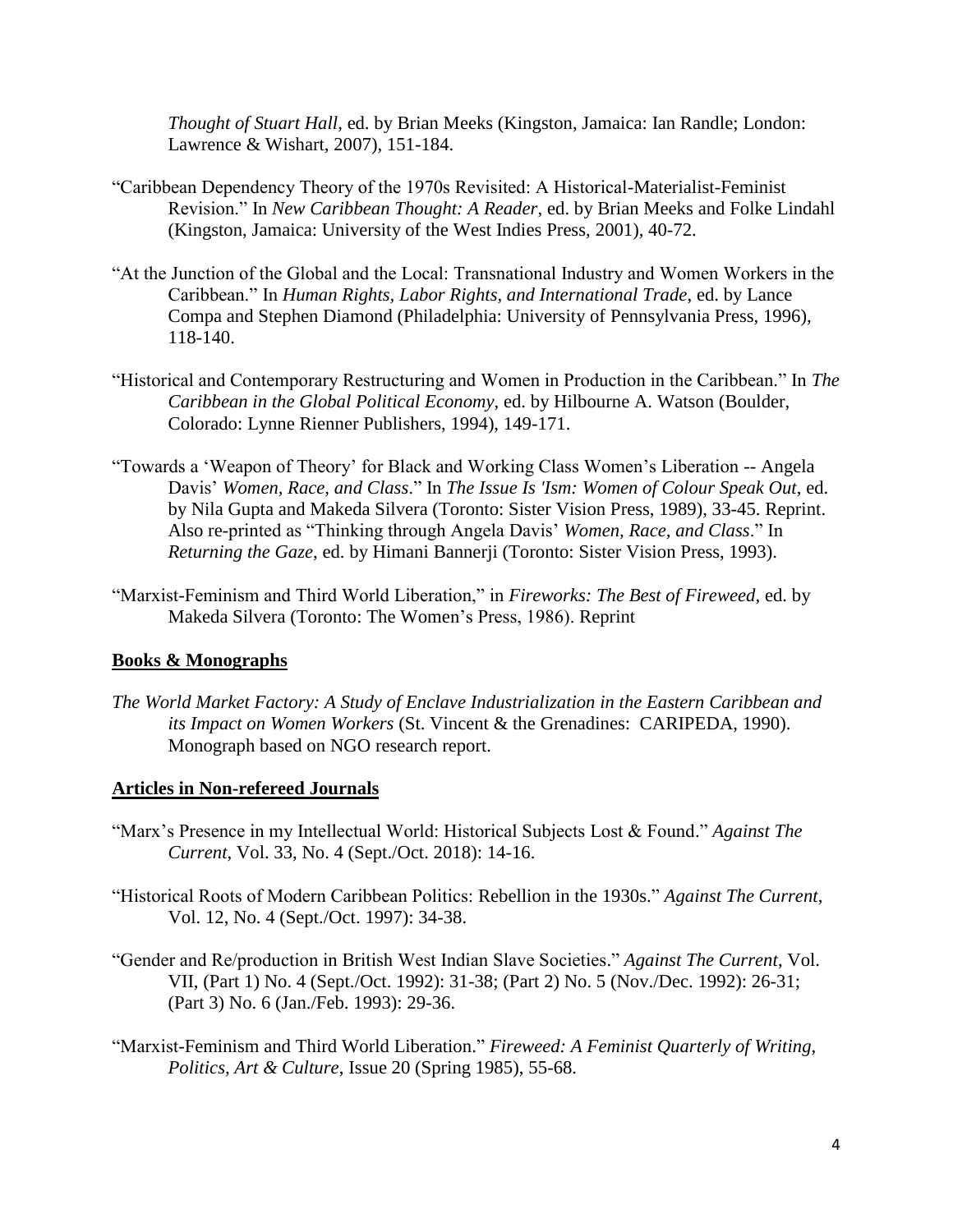"Towards a 'Weapon of Theory' for Black and Working Class Women's Liberation -- Angela Davis' *Women, Race, and Class*." *Fireweed: A Feminist Quarterly of Writing, Politics, Art & Culture*, Issue 16 (Spring 1983), 21-31.

## **Book Reviews**

- Review of *Global Environmental Governance and Small States: Architectures and agency in the Caribbean* by Michelle Scobie (Cheltenham, UK; Northampton, MA: Edward Elgar Publishers, 2019). *Journal of Environmental Studies and Sciences*. Online First: https://doi.org/10.1007/s13412-019-00567-8
- Review of *Pathways of Desire: The Sexual Migration of Mexican Gay Men*, by Héctor Carrillo (Chicago and London: University of Chicago Press, 2017). *American Journal of Sociology*, Vol. 125, No. 2 (September 2019).
- Review of *The Labor of Care: Filipina Migrants and Transnational Families in the Digital Age*, by Valerie Francisco-Menchavez (Urbana, Chicago and Springfield: University of Illinois Press, 2018). *Gender and Society*, Vol. 33, No. 3 (June 2019), 494-496.
- Review of *Citizenship from Below: Erotic Agency and Caribbean Freedom*, by Mimi Sheller (Durham & London: Duke University Press, 2012). *Contemporary Sociology*, Vol. 44, No. 3 (May 2015), 418-420.
- Review of *The Children of Africa in the Colonies: Free People of Color in Barbados in the Age of Emancipation*, by Melanie J. Newton (Baton Rouge: Louisiana State University Press, 2008). *Social and Economic Studies*, Vol. 60, Nos. 3 & 4 (Sept/Dec 2011), 215-221.
- Review of *The Black Woman Cross-Culturally,* ed. by Filomina Chioma Steady, in *Resources for Feminist Research*, Vol. 11, No. 3 (Nov. 1982), 326-328.
- "Reflections on *The State and Revolution in Eastern Africa* -- John S. Saul." *Two-Thirds: A Journal of Underdevelopment Studies*, Vol. 2, No. 2 (1979/80), 36-40.
- Review of *World Accumulation, 1492-1789*, by Andre Gunder Frank, in *Two-Thirds: A Journal of Underdevelopment Studies*, Vol. 1, No. 3 (Winter 1978/79), 48-49.
- "Thomas' *Dependence and Transformation* -- A Review." *Two-Thirds: A Journal of Underdevelopment Studies*, Vol. 1, No. 2 (Fall 1978), 71-74.

#### **Research Bulletins**

"Trade Unions and Women Workers in the Eastern Caribbean." *Voices of the African Diaspora*  (CAAS Research Review), 7:2 (Spring 1991), 30-34. (Center for Afroamerican and African Studies, University of Michigan)

#### **Reference Book & Encyclopedia Entries**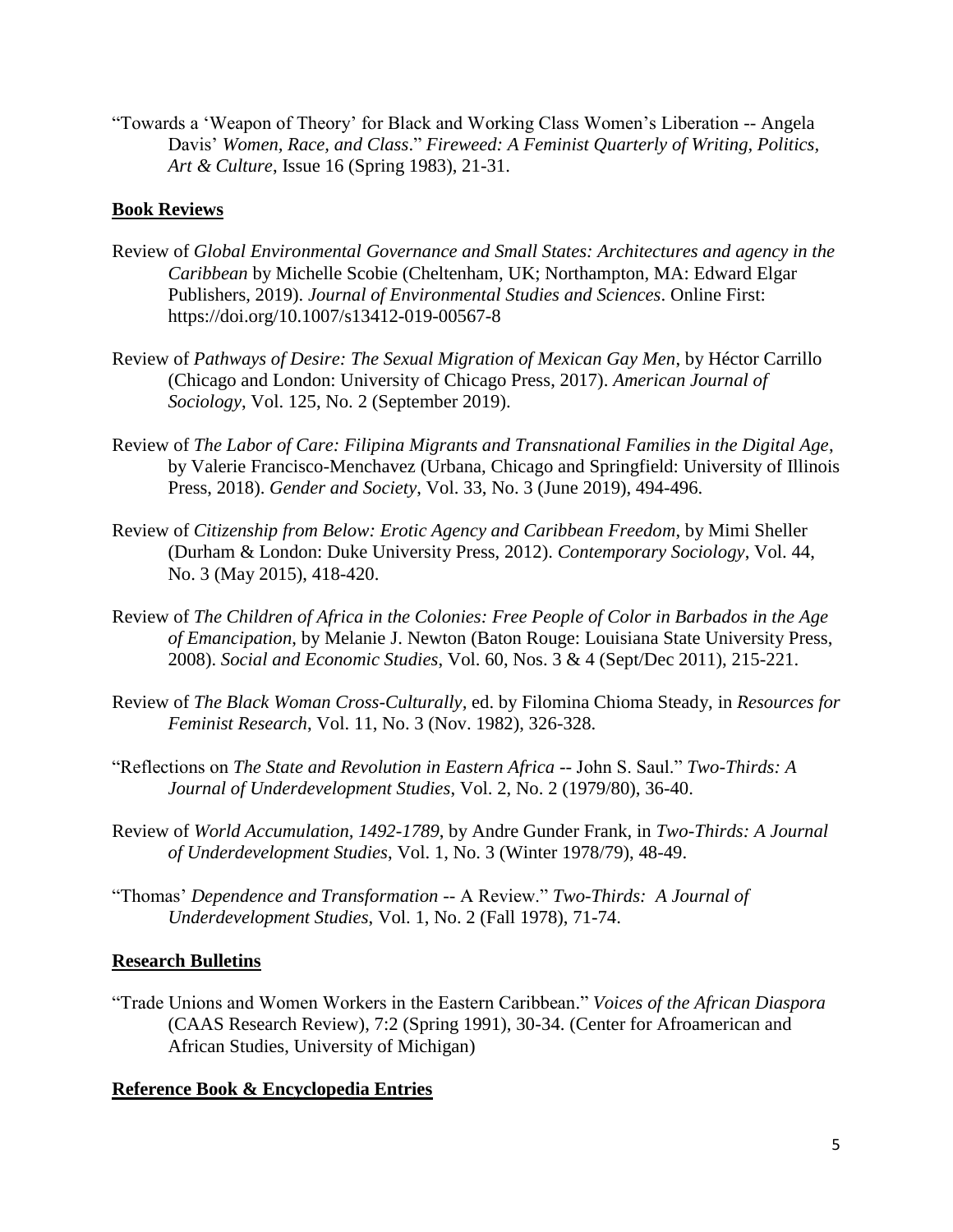"Dominica." In *Governments of the World: A Global Guide to Citizens' Rights and Responsibilities*, ed. by C. Neal Tate, 4 vols. (Detroit: Macmillan Reference USA, 2005), II, 1-3.

## **Published Working Papers**

*Toward a Political Economy of Adult Education in the Third World* (co-authored with Glen C. Filson). Political Economy of Adult Education Working Papers, International Council for Adult Education (ICAE), Toronto, 1980. [Working Paper, 82 pp. typescript]

### **Research Report**

"The New Enclave Industries and Women Workers in the Eastern Caribbean." Research Report, Caribbean Women Workers in Industry Project, Phase 1, 1988. Joint Project of Caribbean People's Development Agency (St. Vincent) and The Centre for Caribbean Dialogue (Toronto), co-sponsored and funded by CUSO (formerly Canadian University Service Overseas).

# **MEMBERSHIP ON EDITORIAL COMMITTEES OR BOARDS**

Member, Editorial Board, *Gender & Society* (2014-2017)

Advisory Editor, *Against The Current* (political magazine, semi-scholarly; since 1993)

Member, Belt & Road China-Caribbean International Research Cluster, coordinated by the Sir Arthur Lewis Institute of Social and Economic Studies at the University of the West Indies

# **PROFESSIONAL MEMBERSHIPS**

American Anthropological Association (AAA) American Sociological Association (ASA) Association of Caribbean Historians (ACH) Caribbean Studies Association (CSA) Eastern Sociological Society (ESS) Latin American Studies Association (LASA) Sociologists for Women in Society (SWS)

#### **REFEREE/PEER REVIEW SERVICE**

#### **(Book manuscripts and proposals, journal articles, and grant applications)**

Smithsonian Institution Press (now defunct)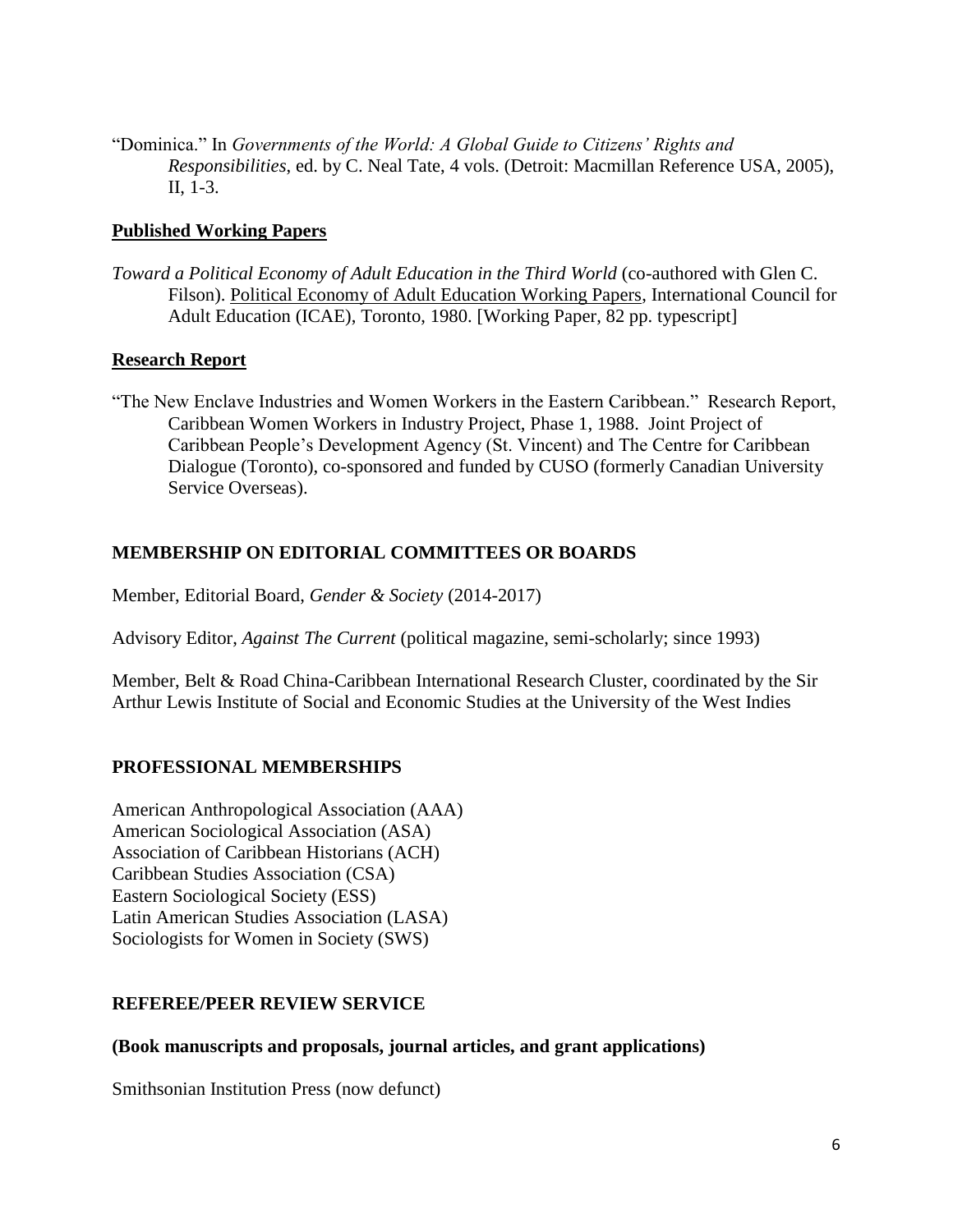Lynn Rienner Publishers Sage/Pine Forge Press University of Notre Dame Press Routledge (Politics and International Relations Series)

*Social and Economic Studies Global Development Studies* (previously *21st Century Policy Review*) *American Sociological Review Feminist Africa Gender & Society Caribbean Studies William & Mary Quarterly Comparative Studies in Society and History Gender, Place and Culture Journal of Latin American and Caribbean Anthropology Journal of the History of Childhood and Youth Canadian Journal of Development Studies Social Politics: International Studies in Gender, State and Society Anthropologie et Sociétés Globalizations The Journal of the Royal Anthropological Institute Gender & History Third World Quarterly Studies in Political Economy: A Socialist Review Identities: Global Studies in Culture and Power*

National Science Foundation Social Sciences and Humanities Research Council (Canada) NWO, Dutch Research Council, Vidi Talent Scheme (the Netherlands)

#### **AWARDS & HONORS**

2001-2002 Henry Charles Chapman Research Fellowship, Institute of Commonwealth Studies, University of London, School of Advanced Study (May-August, 2002)

2000-2001 NEH-Schomburg Scholars-in-Residence Fellowship, Schomburg Center For Research in Black Culture, New York Public Library (NYPL) (January-June 2001)

#### **RESEARCH GRANTS**

Appleby-Mosher Fund, Syracuse University, 2018 research grant. Project: "An In-Depth Analysis of the One Hill District CBA in Pittsburgh: What are the Benefits to the Community?" \$1,200 (with Athena Last, preliminary dissertation research)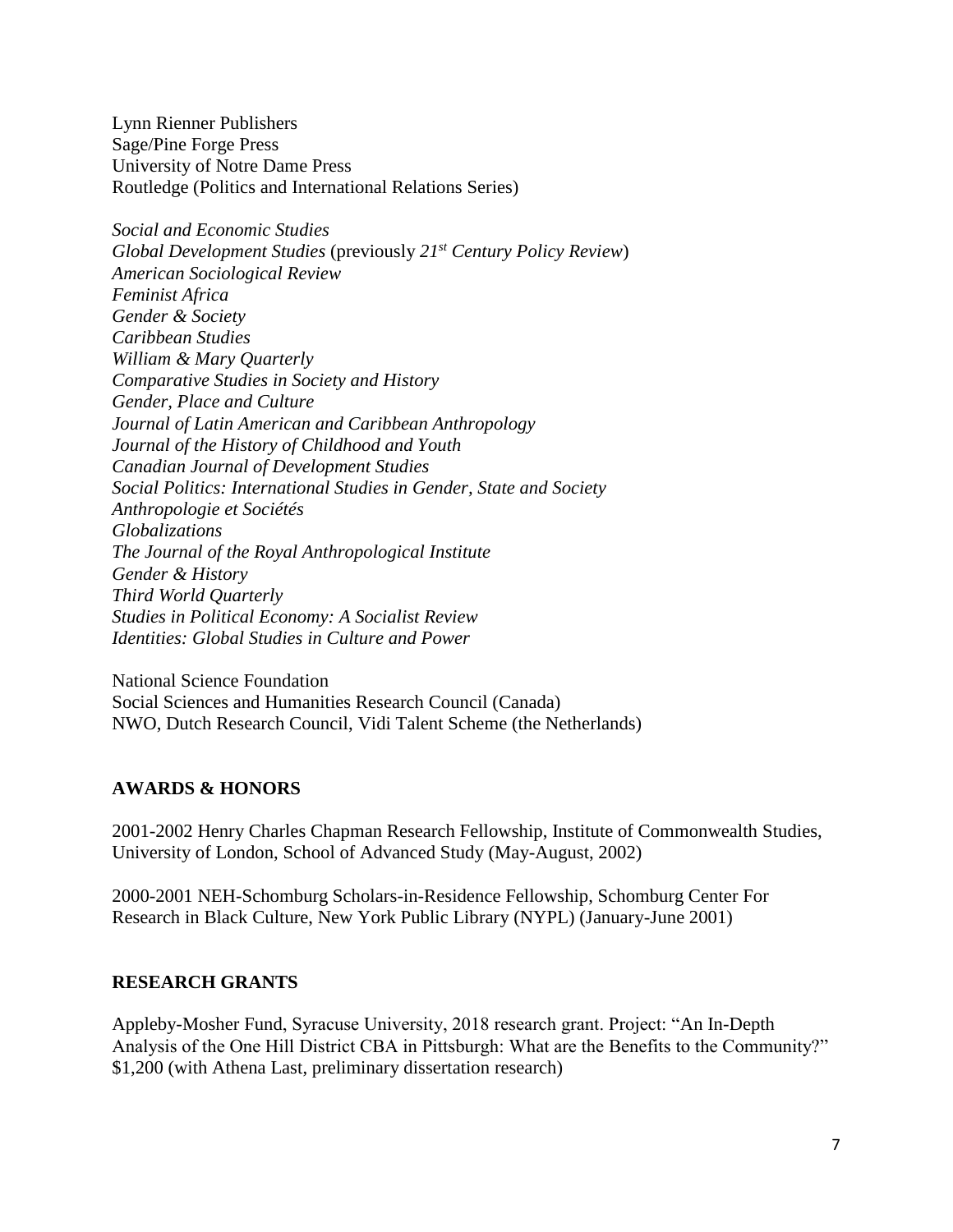Maxwell Dean's Summer Assistantship 2012 for "The New Chinese Presence in the Caribbean." \$1,500 for Graduate Assistant (Yan Liu, Caribbean field trip)

Appleby-Mosher Fund, Syracuse University, 2010 research grant. Project: "The North Carolina International Worker Justice Campaign: A Unique Chapter in the Struggle for Labor Rights in the U.S." \$1,200

Center for Latin American Studies (CLAS, University of Pittsburgh) Faculty Research Grant, 2002-2003 (used in 2004), for historical archival research in Jamaica and Barbados. \$4,500

Center for Afroamerican and African Studies-Ford Foundation Project Award (University of Michigan), 1991-92 – "Afro-Caribbean Family and Gender Roles." \$1,000

CUSO (formerly Canadian University Services Overseas) research grant to conduct "Caribbean Women Workers in Industry Project -- Phase I;" nine months of field work and participatory research workshops; three months of write-up; one year of follow-up activities. 1986-88. Cdn\$60,000 for Year 1; follow-up meetings and workshops centrally funded.

# **SELECTED PRESENTATIONS**

"Colonial Penality and Criminalization of Women in Barbados, 1870-1930," 44<sup>th</sup> Annual Caribbean Studies Association (CSA) Conference, Santa Marta, Colombia, June 3-7, 2019.

"Chinese Migration to the Eastern Caribbean: A Historical and Comparative Framework." Panel: Chinese Immigration in the Caribbean, 2018 Congress of the Latin American Studies Association ("Latin American Studies in a Globalized World"), Barcelona, Spain, May 23-26, 2018.

Roundtable Presentation: "China in the Caribbean, The Caribbean in China,"43rd Annual Caribbean Studies Association (CSA) Conference, Havana, Cuba, June 4-8, 2018.

Invited Panelist, "China in the Caribbean/The Caribbean in China," A workshop hosted by the Penn Wharton China Center, Beijing, China, August 4, 2017 (Organizer: Professor Deborah A. Thomas, Department of Anthropology, University of Pennsylvania) My paper: "The Chinese Presence in the Caribbean: A Historical and Comparative Framework."

"Chinese Transnationalism in the Caribbean: A Historical and Comparative Framework," 9th International Conference of the International Society for the Study of Chinese Overseas (ISSCO 2016 Vancouver), Vancouver, British Columbia, Canada, July 6-8, 2016.

Invited Panelist, "Sovereignty at Risk: Caribbean Mini-States on the Margins of Globalization," A Symposium on the Eastern Caribbean states of Dominica, Grenada and Antigua & Barbuda, Department of Africana Studies, Center of Latin American and Caribbean Studies, Brown University, Providence, Rhode Island, March 22, 2016.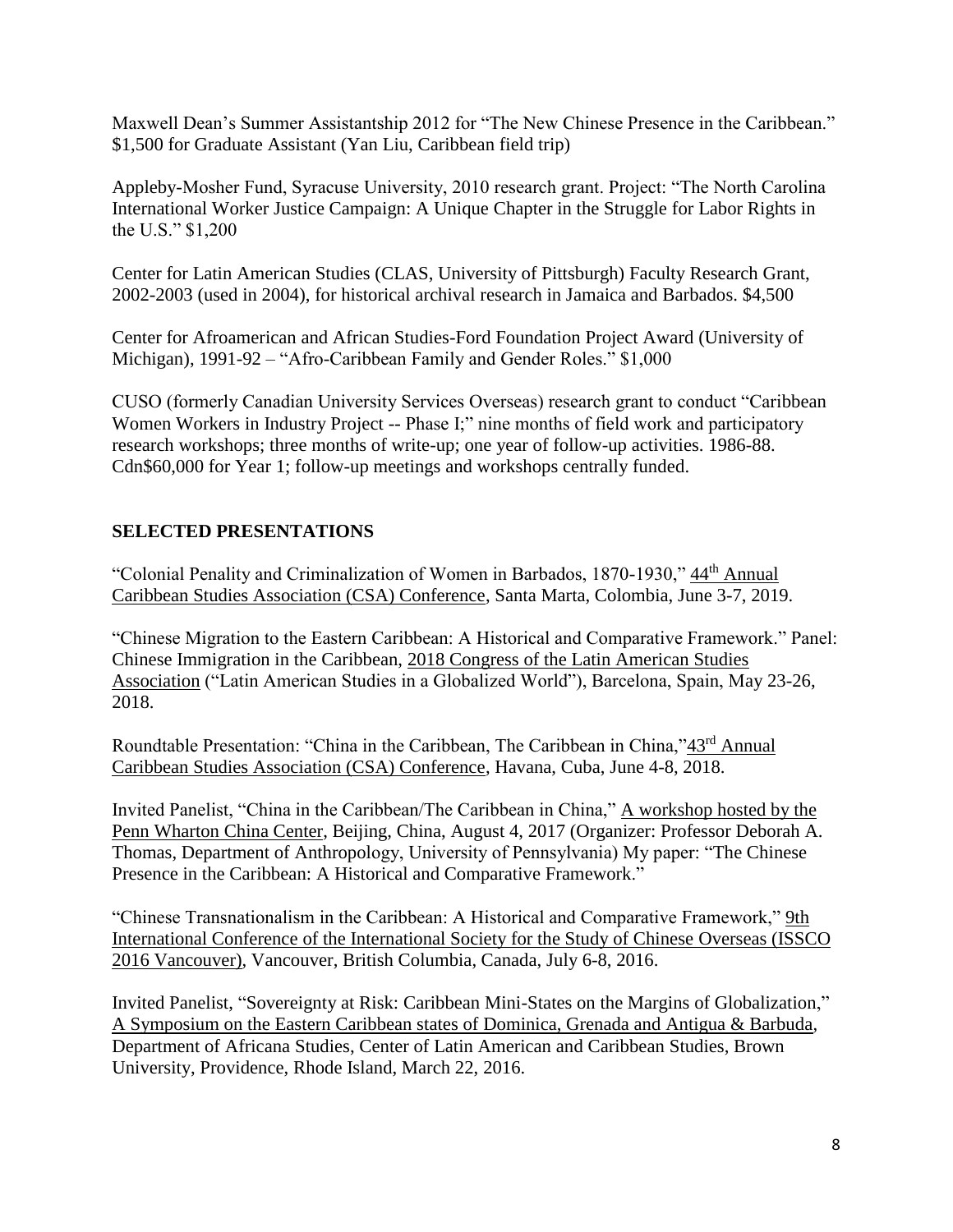"Chinese Transnationalism in the Caribbean: A Historical and Comparative Framework," Caribbean Studies Association, 40<sup>th</sup> Annual Meeting, New Orleans, LA, May 25-29, 2015.

"Outbound China in the (Eastern) Caribbean: State Development Assistance and Private Entrepreneurial Immigrants," The Remaking of Global Hegemony: An International Conference on Political and Economic Change, sponsored by IDEAZ Journal (UWI), IDEAZ Institute (Austria), The Centre for Tourism and Policy Research, and the Department of Government (UWI), University of the West Indies, Kingston, Jamaica, February 27, 2014.

"The New Chinese Presence in the Caribbean: Donor State and Entrepreneurial Immigrant," Eastern Sociological Society, 2014 Annual Meeting, Baltimore, Maryland, February 23, 2014.

"Outbound China in the Caribbean: State Development Assistance and Private Entrepreneurial Immigrants" (with Yan Liu), Conversations in Conflict Studies, Program for the Advancement of Research on Conflict and Collaboration (PARCC), Syracuse University, November 6, 2013.

"New Chinese Presence in the (Eastern) Caribbean," Alternative Trade: Critical Approaches and New Directions in Trade and Development: A Two-Day Workshop, International Development Studies Program, Saint Mary's University, Halifax, Nova Scotia, Canada, November 1-2, 2013.

"The New Chinese Presence in the Caribbean: Preliminary Findings from Dominica" (with Yan Liu), Caribbean Studies Association, 38th Annual Meeting, Grenada, June 2-7, 2013.

"Table Talk," two-person staged public discussion with film director and producer, Frances-Anne Solomon (award-winning filmmaker, writer, and producer; Artistic Director, President and Co-Founder of Leda Serene Films and CaribbeanTales), Day 1 of the 2013 Caribbean Cinematic Festival, Community Folk Art Center, February 6, 2013.

"Clashing Patriarchies and Sexual Misconduct in 1930s Dominica;" and, with Godfrey St. Bernard, "Post-Independence Immigration in the Commonwealth of Dominica: Implications for Political Economy and Human Development," SALISES 50/50 Conference 2012, *Critical Reflections in a Time of Uncertainty*, Sir Arthur Lewis Institute of Social and Economic Studies (SALISES), University of the West Indies, Kingston, Jamaica, August 20-24, 2012.

"Clashing Patriarchies and the Management of Sexual Misconduct in the Colonial Teaching Service, 1930s British West Indies" (roundtable), Eastern Sociological Society, 82nd Annual Meeting, New York City, February 23-26, 2012.

"Punish and Discipline: Gender and Carceral Regimes in Barbados, 1880-1930," Caribbean Studies Association, 35th Annual Meeting, Barbados, May 31-June 4, 2010.

"Migration and the Regime of Female Imprisonment in Barbados, 1875-1929," Re-Imagining the Americas: (Im)migration, Transnationalism, and Diaspora – An interdisciplinary conference on Latin America and the Caribbean and their Diasporas in the twenty-first century (joint Syracuse/Cornell conference), Syracuse University, April 10, 2010.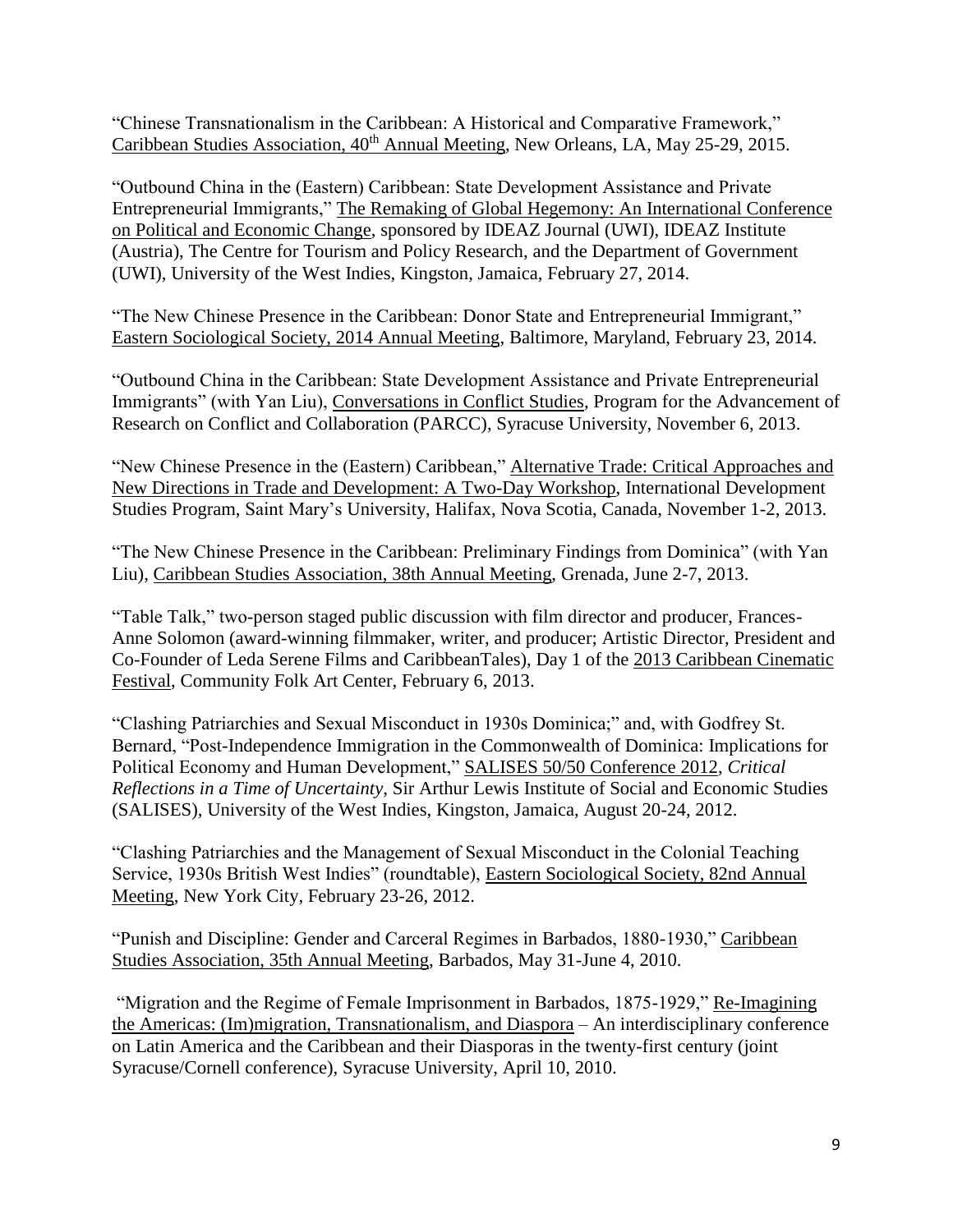Invited Comments (with Sari Biklen, Cultural Foundations of Education), "Who Counts as Smart? Whose Knowledge Counts as Worthy?" – First Democratizing Knowledge Conversation (public forum), Democratizing Knowledge (DK) Project, Syracuse University, October 14, 2009.

Invited Respondent, "Organizing for the Future I" Panel (papers by Norman Girvan and Alissa Trotz), Remembering the Future: The Legacies of Radical Politics in the Caribbean Symposium, University of Pittsburgh, April 4, 2009.

"Cosmopolitan Globalism and the Radical Tradition of Caribbean Political Economy," *Reinventing the Political Economy Tradition of the Caribbean* (in honor of Professor Norman Girvan), 9th Annual Conference of the Sir Arthur Lewis Institute of Social and Economic Studies (SALISES), University of the West Indies, Kingston, Jamaica, March 26–28, 2008.

"'To the Scandal of the Public': Double Standards in the Colonial Service in the British West Indies," Caribbean Studies Association, 32nd Annual Meeting, Salvador da Bahia, Brazil, May 2-June 1, 2007.

"'To the Scandal of the Public': Moral Misconduct and the Disciplinary Double Standard in the Colonial Teaching Service in the British West Indies," American Anthropological Association, 105th Annual Meeting, San Jose, California, November 18, 2006.

Panel Chair and Paper Presenter, Panel: "Global Reverberations: Changing Direction within Circuits of Migration, Trade and Cultural Identities in the Caribbean and Central American Contexts." Paper: "Identity Shift in the Barbadian Female Labor Force, 1880-1930," LASA 2006, XXVI International Congress, San Juan, Puerto Rico, March 15-18, 2006.

Invited Lecture, "From 'Disorderly Conduct' to Organized Self-Restraint: Transition in an Afro-Caribbean Female Labor Force, 1880-1930," Committee for African American and African Diaspora Studies, Sociology Department, and local chapter of the Association for the Study of African American Life and History, Indiana University Purdue University (IUPUI), Indianapolis, October 24, 2005.

"Hierarchies of Whiteness in the Geographies of Empire: Thomas Thistlewood and the Barretts of Jamaica," presented to the Migration & Identity Faculty Research Colloquium (series) 2005- 2006, The Humanities Center, Carnegie Mellon University, September 22, 2005.

"Confronting the Amnesia of Eurocentric History: Colonialism, Free Trade, and the British West Indies," 4th Caribbean Reasonings, The Thought of New World: The Quest for Decolonization, Centre for Caribbean Thought, University of the West Indies, Mona, Jamaica, June 17, 2005.

International Organizing Committee member and panelist, Walter Rodney 25th Anniversary Commemoration Groundings (international activist symposium), Guyana, June 8-13, 2005.

"Brutality and Intimacy in the Formation of British West Indian Society," 89th Association for the Study of African-American Life and Society Conference, Pittsburgh, Pennsylvania, October 2, 2004.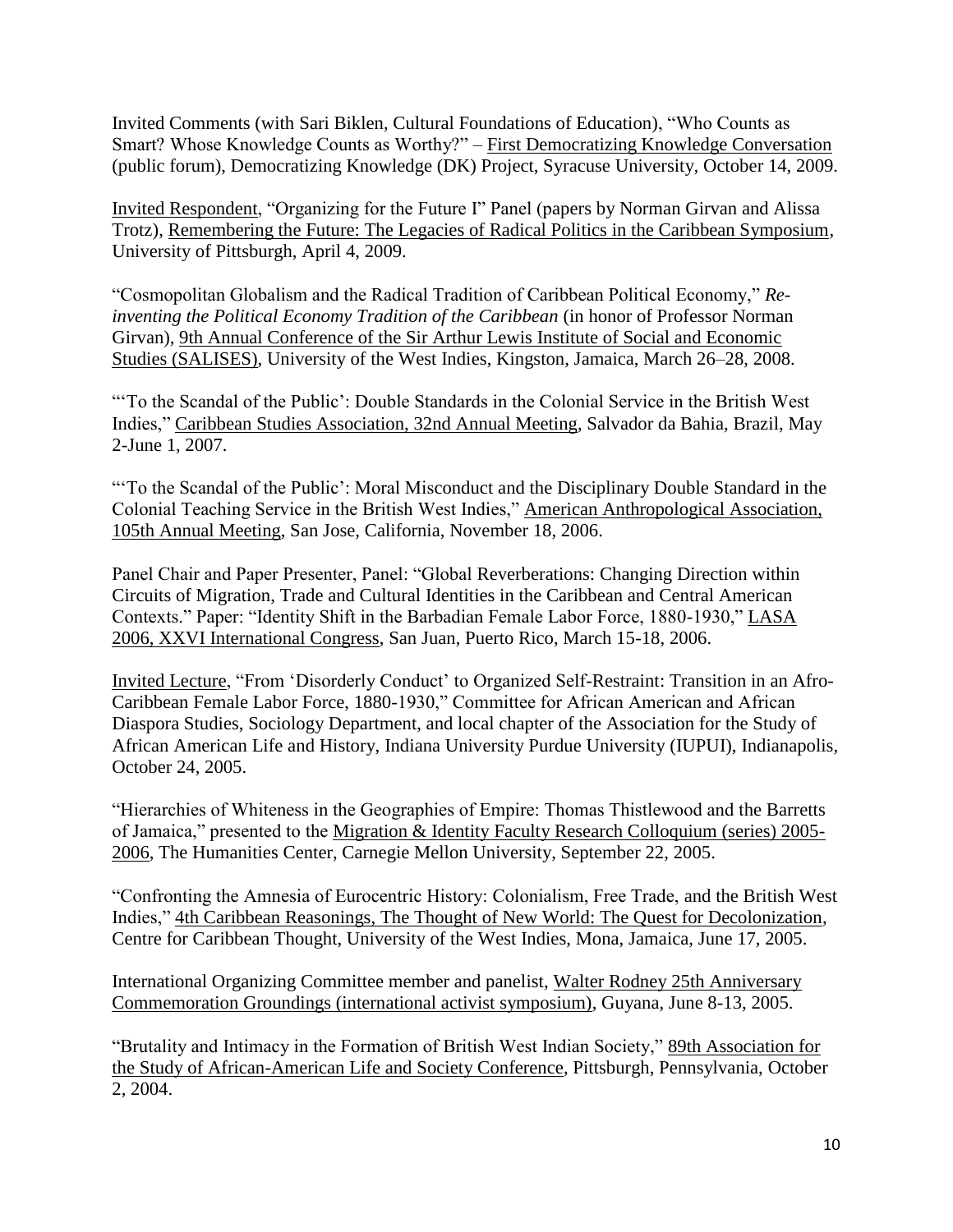"Unspeakable Worlds and Muffled Voices: Thomas Thistlewood as Agent and Medium of Eighteenth-Century Jamaican Society," 3rd Caribbean Reasonings, Culture, Politics, Race and Diaspora: The Thought of Stuart Hall Conference, Centre for Caribbean Thought, University of the West Indies, Mona, Jamaica, June 18, 2004.

"Slavery and Moral Regimes in the British West Indies," Latin American Reading Room Annex, Hillman Library, sponsored by Pitt Center for Latin American Studies (CLAS), September 16, 2003.

"The Evolution of Afro-Caribbean Female Status in the British West Indies," 28th Caribbean Studies Association Conference, Belize City, Belize, May 27, 2003.

"Between Respectability and Self-Respect: the Evolution of Afro-Caribbean Women's Status, 1838-1938," Fellows seminar, Institute of Commonwealth Studies, School of Advanced Study, University of London, June 25, 2002.

"Exploring the Intellectual Legacy of Lucille Mathurin: Race, Gender and Sexuality in Caribbean History," 27th Caribbean Studies Association Conference, Nassau, Bahamas, May 29, 2002.

Panel chair/discussant, "Democracy in the Caribbean," 27th Caribbean Studies Association Conference, Nassau, Bahamas, May 29, 2002.

Panelist, "Women, Human Rights, and Civil Society," *Transcending Boundaries: Uniting in the Face of Adversity*, 7th Annual Women's Conference, University of Pittsburgh, March 29, 2002.

Invited Lecture, "'Unblushing Licentiousness' and the Mediation of a Moral Order in the British West Indies," Department of African American Studies and Department of Sociology, Syracuse University, March 27, 2002.

Invited Lecture, "Sustainability and Development in the Caribbean: Rhetoric and Reality," University of Pittsburgh—Johnstown, sponsored by The Student Council for World Affairs and the Division of Social Sciences at UPJ, March 22, 2002.

"'Unblushing Licentiousness' and the Mediation of a Moral Order in the British West Indies: An Introduction," Women's Studies Program seminar, University of Pittsburgh, November 7, 2001.

Panelist, "Cuba And/In the Caribbean," 2001 Latin American Studies Association Congress, Washington, DC, September 8, 2001.

"From 'Disorderly Conduct' to Organized Self-Restraint: Transition in the Barbadian Female Labor Force, 1880-1930," Fellows seminar, Schomburg Center for Research in Black Culture, NYPL, New York, June 14, 2001.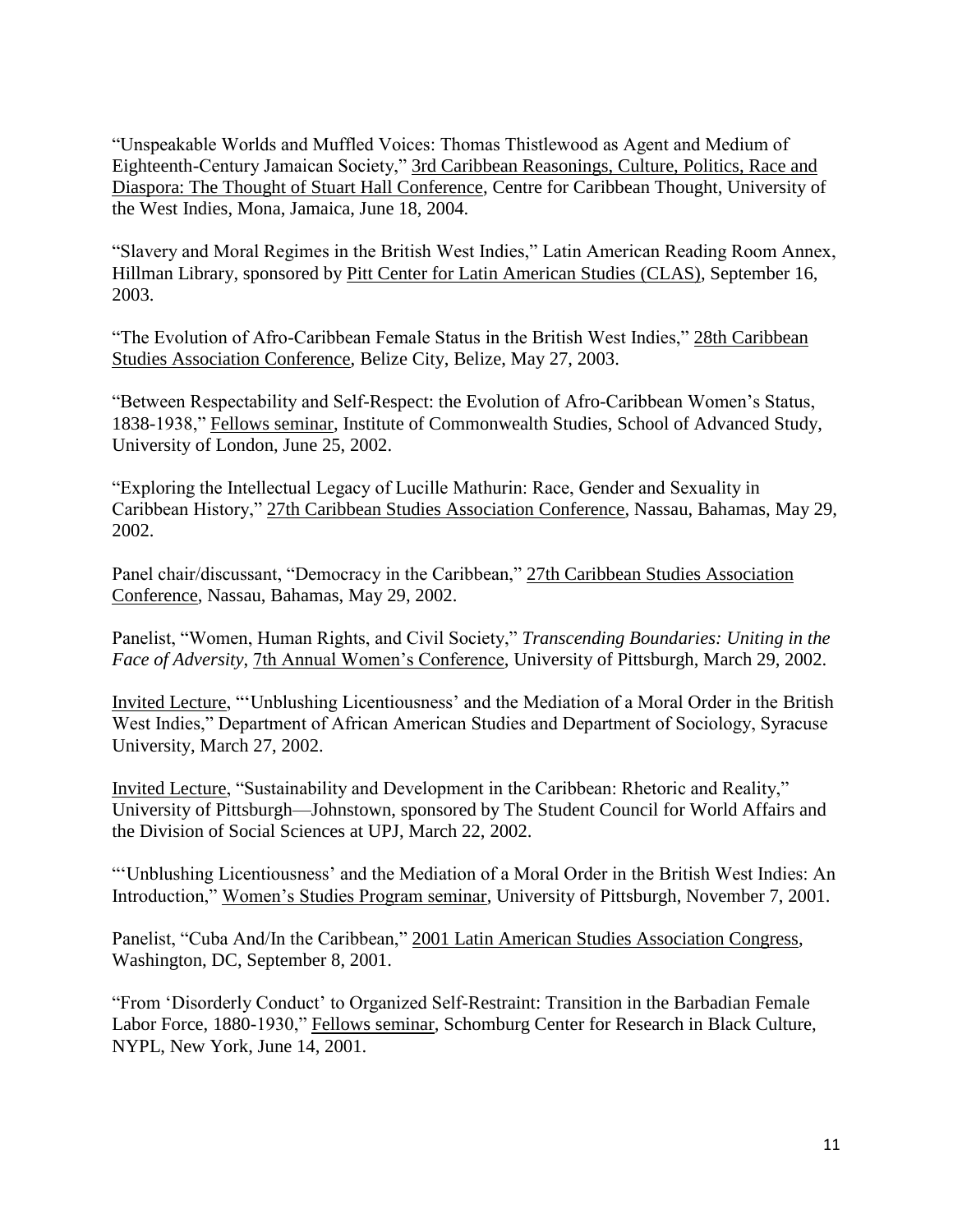"Tourism and Developmental Strategies in the Caribbean," Cuba And/In the Caribbean Symposium, University of Pittsburgh, October 24-26, 2000.

"Globalization, Sustainability, and Bananas: A Caribbean Perspective," Borders and Inequality in Policy History: A National Policy History Conference, Bowling Green State University, June 1-3, 2000.

"Between Respectability and Self-Respect: Afro-Caribbean Women's Labor History," 25th Caribbean Studies Association Conference, Castries, St. Lucia, May 29-June 3, 2000.

"Afro-Caribbean Women Workers and the Conundrum of Respectability: A Historical Analysis," 98th Annual Meeting of the American Anthropological Association, Chicago, November 17-21, 1999.

Background Notes/Introduction of director, Horace Ove, and film presentation of *The Orchid House*, Caribbean film festival/symposium "Imagining the Caribbean: Aesthetics, Identity, and Location," Department of Ethnic Studies, Bowling Green State University, March 29, 1999.

Joint (Invited) Lecture with Professor Wally Seccombe, "Family and Reproduction: Western Europe and the Caribbean Compared," Ontario Institute for Studies in Education, December 4, 1997.

Invited Lecture, "Gender, Occupational Stratification and Social Mobility in the Anglophone Caribbean: Paradigmatic Perspectives," Bucknell University Focus Semester Program ("The Caribbean"), October 28, 1997.

"Women and Structural Adjustment in Jamaica," New Currents in Caribbean Thought: Looking Towards the 21st Century: A Symposium on Politics, Culture, and Society, Michigan State University, April 4-5, 1997.

Round-table Panelist, "Global Neoliberalism and New Directions in Caribbean Thought and Strategies," 21st Caribbean Studies Association Conference, San Juan, Puerto Rico, May 27-31, 1996.

Discussant, "Status Hierarchies and Demographic Processes; a Focus on Gender in the Caribbean of the 1990s" panel, 21st Caribbean Studies Association Conference, San Juan, Puerto Rico, May 27-31, 1996.

Invited Lecture, "The Politics of the Garment Trade in the Caribbean," co-sponsored by Latin American and Caribbean Studies, Founders College, and the Division of Social Science, York University, Ontario, Canada, March 26, 1996.

"The U.S.-Jamaica Apparel Circuit: Fusion and Confusion of Interests," 20th Caribbean Studies Association Conference, Willemstad, Curaçao, May 22-27, 1995.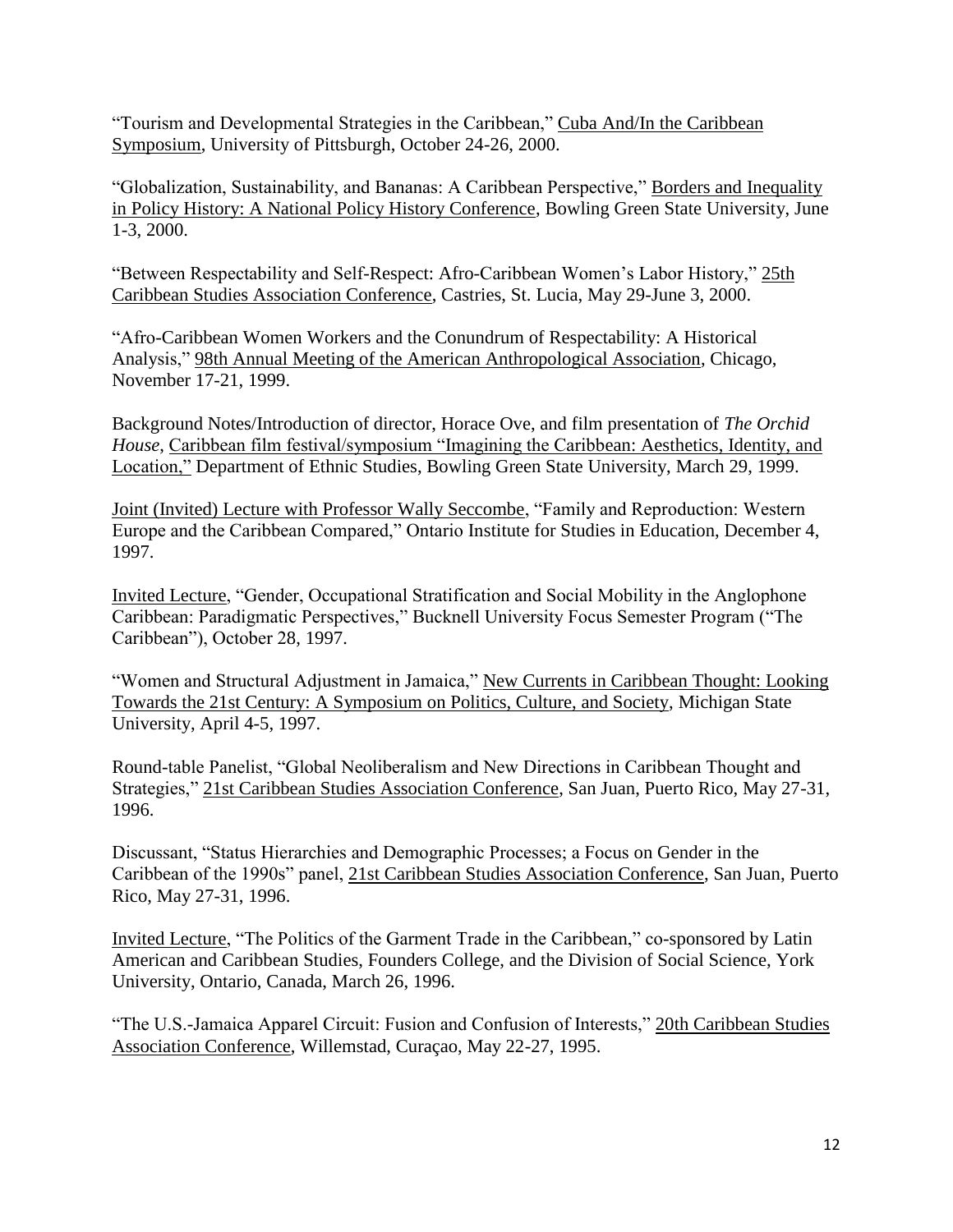"The Case of the Anglophone Caribbean and Haiti," Understanding Caribbean Migration: Issues for the 1990s Symposium, Latin American and Caribbean Studies, University of Michigan, April 3, 1995.

Invited Lecture, "Myths and Realities of Gender and Education: Perspectives from the African Diaspora," Black History Month 1995 Lecture, The African American Studies Program, University of Michigan-Flint, February 13, 1995.

"Caribbean Responses to Global Restructuring: Class and Gender Perspectives," Black Politics and Theory in Crisis: An International Symposium, Institute for Research in African-American Studies, Columbia University, September 9, 1994.

"Conditions of Female Garment Workers in the Export-Processing Industries of the Caribbean," Women in the Global Economy: Making Connections Conference, Institute for Research on Women, University at Albany, S.U.N.Y., April 23, 1994.

"Export-processing Industry and the New Peripheralization of the Commonwealth Caribbean," 18th Caribbean Studies Association Conference, Kingston and Ocho Rios, Jamaica, May 24-29, 1993 (paper presented by proxy).

Invited Panelist, "Haiti: The State Terror Continues," Forum sponsored by Solidarity and National Lawyers Guild, Detroit Chapter, Detroit, April 16, 1993.

Invited Lecture, "Haitian Realities and U.S. Policy," presentation to Michigan Journalism Fellows, Wallace House, University of Michigan, April 7, 1993.

"At the Junction of the Global and the Local: Transnational Industry and Women Workers in the Caribbean," Reinventing Socialism: The Socialist Project & Realities of Capitalism Today, 4th Conference of North American and Cuban Philosophers, Havana, Cuba, May 29 - June 12, 1992.

Invited Symposium Panelist, "Labor Rights in International Trade," Human Rights and Labor Rights: A New Look at Workers in the Global Economy Symposium, The Schell Center for International Human Rights, Yale Law School, March 27, 1992.

"American Companies, Third World Workers and Labor Rights -- The Case of 'Pico'," RC/Benzinger Library Colloquium Series, Benzinger Library, U-M, February 18, 1992.

Respondent, "Politics in the Age of Clarence Thomas," 1991 Midwest Radical Scholars and Activists Conference, Loyola University, Chicago, November 9, 1991.

Round-table Panelist, "Sexism and Racism in Universities and Society -- Social Transformation," The Society for Socialist Studies 1991 Learned Societies Conference, Queen's University, Kingston, Ontario, June 1, 1991.

Panelist, "Multinational Corporations and International Labor" Workshop, 21st National Conference on Women and the Law, Detroit, Michigan, March 24, 1990.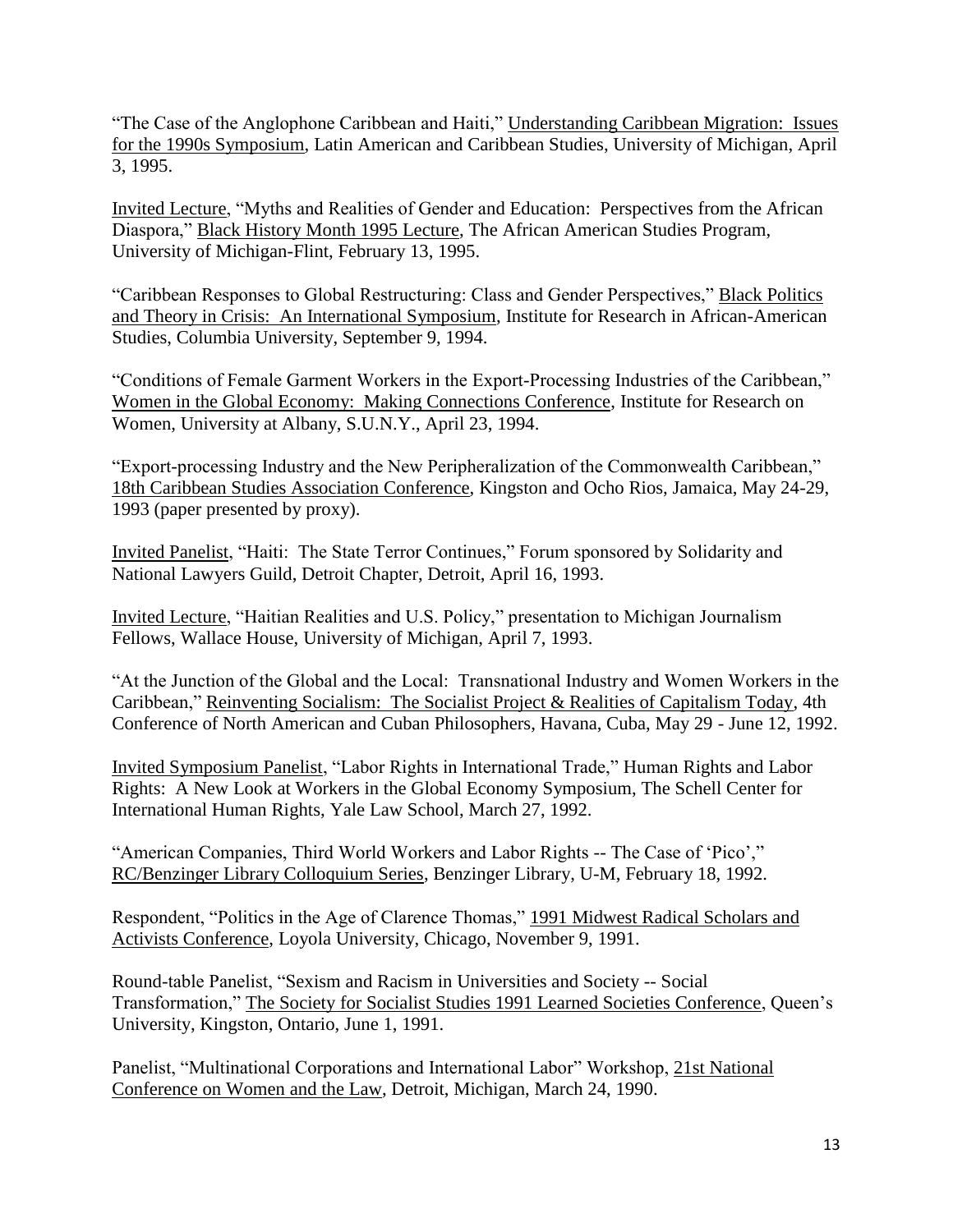"The World Market Factory, Women Workers and Labor Relations in the Eastern Caribbean," The Interdisciplinary Program on Working Life: International Developments in Work and Employment Relations Series, Labor Studies Center, University of Michigan, January 25, 1990.

"Historical and Recent Trends in Caribbean Women's Labour Force and Childbearing Activities," Women, Work, and Income National Workshop, St. Vincent, West Indies, March 12, 1987.

"Feminism and Third World Liberation," Women in Africa F.A.S.T. (Forum for African Students in Toronto) Conference, York University, Toronto, February 9, 1985.

"Gender and Class in the Caribbean," 1984 Learned Societies Conference, University of Guelph, Ontario, June 10, 1984.

# **UNIVERSITY SERVICE**

Syracuse University and Departmental Committees:

- Chair, Faculty Search Committee, Department of Sociology, Fall 2019
- Faculty Search Committee, Department of Anthropology, Fall 2018
- Undergraduate Studies Committee, Department of Sociology, 2014-2019
- Humanities Center Faculty Advisory Board, 2014-2015, 2017-
- Elected member, College of Arts & Sciences Faculty Council, 2012-2014
- Elected member, University Senate; Diversity Sub-Committee, 2011-13
- Promotion & Tenure Committee, 4 years
- Curriculum Committee, 2009-2012
- Humanities Council, 2009-2012
- **Program on Latin America and the Caribbean (PLACA) Steering Committee, Syracuse** University, 2008-c. 2010
- Faculty Search Committee, Department of Sociology, Fall Term, 2008
- Faculty Search Committee, Department of Sociology, Fall Term, 2011
- Faculty Search Committee, Department of Geography, Spring Term, 2012
- Faculty Search Committee, Department of Sociology, Fall Term, 2016

Member, Department of Sociology Admissions Committee, University of Pittsburgh (2004- 2005)

Member, Department of Sociology Teaching Evaluation Committee, University of Pittsburgh (2005-2008)

Member, Steering Committee, Women's Studies Program, University of Pittsburgh (2000-2006)

Member, Women's Studies Student Research Fund (2001-2004), University of Pittsburgh

Member, Women's Studies Faculty Research Fund (2005-2006), University of Pittsburgh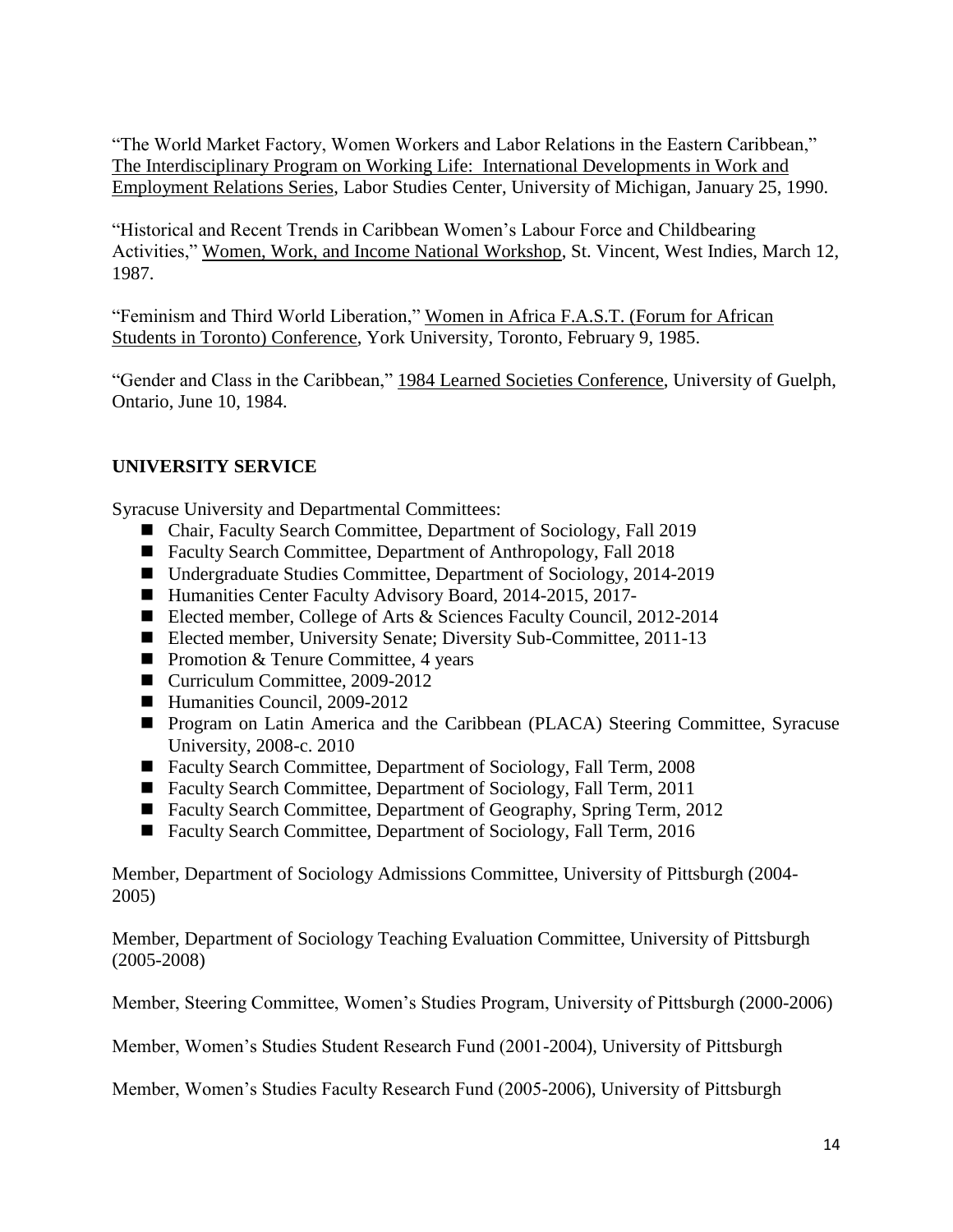Member (elected by CLAS faculty), Advisory Committee, Center for Latin American Studies (CLAS), University of Pittsburgh (2001-2004)

Member, CLAS Graduate Student Field Research Grants Committee, University of Pittsburgh (2001-2004). Chaired committee in 2003-2004.

Member, CLAS Latin American Social and Public Policy Fellowships Committee, University of Pittsburgh (2001-2008)

Chair, Program Committee, Department of Ethnic Studies, Bowling Green State University (1998-2000)

Acting Chair, Department of Ethnic Studies, BGSU, May-August 1999.

Member, American Culture Studies Program Executive Committee, BGSU (1998-2000)

Member, Africana Studies Advisory Committee, BGSU (1998-2000)

CAAS Associate, Center for Afroamerican and African Studies, University of Michigan (1995- 2000)

Faculty Representative, Educational Policies and Curriculum Committee, Residential College, University of Michigan. September 1991-April 1992

Faculty Representative, Executive Committee, Women's Studies Program, University of Michigan. September 1990-April 1992

# **UNDERGRADUATE HONORS & MASTERS THESIS and DOCTORAL DISSERTATION SUPERVISION**

Membership on over 30 dissertation and 10 masters thesis committees to date; reader for several undergraduate honors theses. Fields: Popular Culture, American Culture Studies, Ethnic Studies, African American Studies, Women's Studies, History, Education, International Relations, and Sociology.

# **PhD Advisor:**

- Yan Liu, Department of Sociology, Syracuse University (PhD Program Advisor, current)
- Athena Last, Department of Sociology, Syracuse University (PhD Program Advisor, current)
- Sambriddhi Kharel. Dissertation Title: "The Dialectics of Dalit Identity and Resistance in Nepal." Department of Sociology, University of Pittsburgh; successfully defended, April 2010.